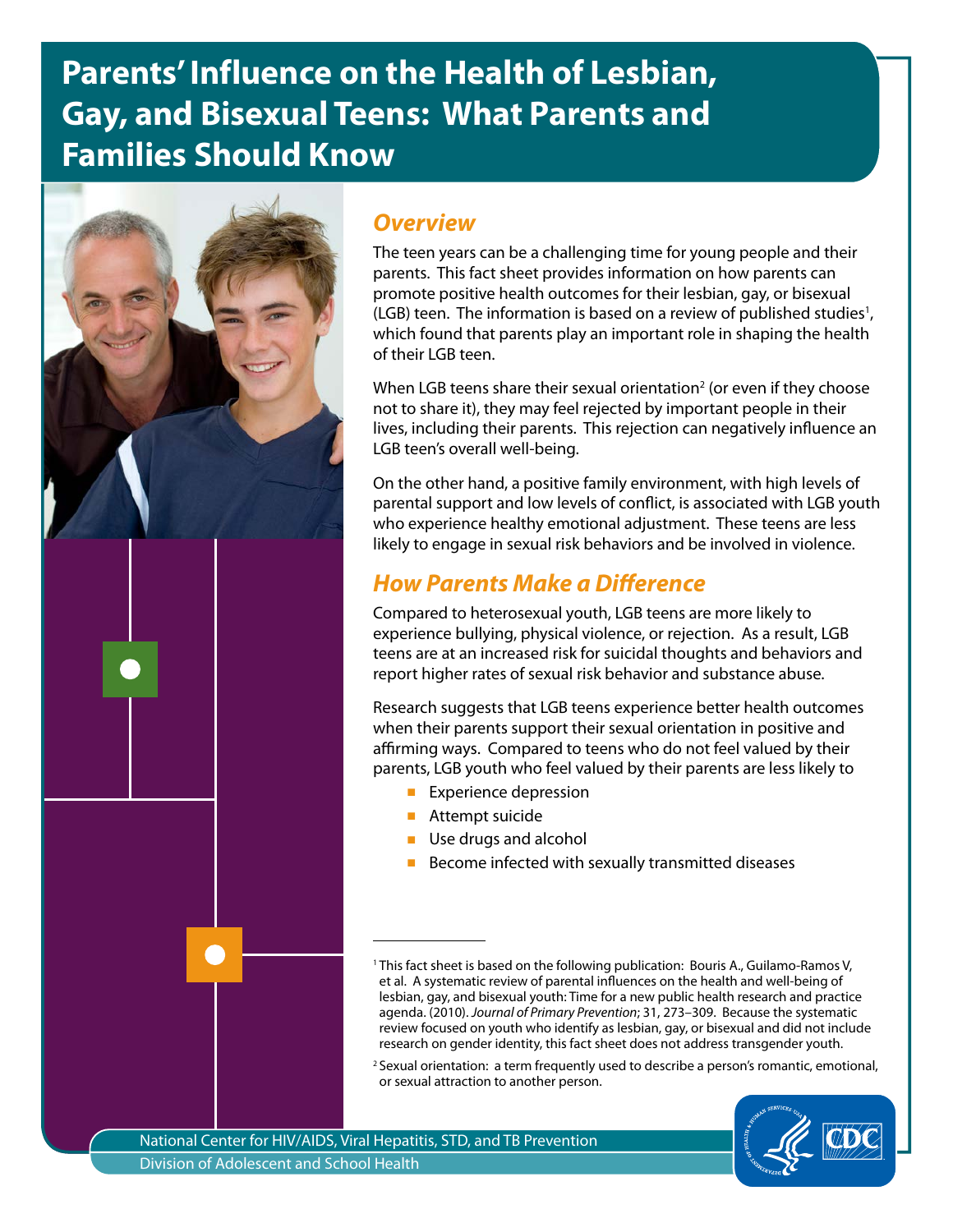In addition, research among young gay men has shown that having a positive relationship with their parents helped them decide to have safer sex (e.g., using a condom, not having sex with high-risk partners). Many also reported that having a positive parent-teen relationship created a sense of responsibility to avoid HIV infection.

## *Specific Actions for Parents*

Research on parenting shows how important it is—regardless of their teen's sexual orientation—for parents to

- Have open, honest conversations with their teens about sex
- Know their teen's friends and know what their teen is doing
- Develop common goals with their teen, including being healthy and doing well in school

Although additional research is needed to better understand the associations between parenting and the health of LGB youth, the following are research-based action steps parents can take to support the health and well-being of their LGB teen and decrease the chances that their teen will engage in risky behaviors.

#### *Talk and listen.*

- Parents who talk with and listen to their teen in a way that invites an open discussion about sexual orientation can help their teen feel loved and supported.
- When their teen is ready, parents can brainstorm with him or her how to talk with others about the teen's sexual orientation.
- Parents can talk with their teen about how to avoid risky behavior and unsafe or high-risk situations.
- Parents can talk with their teen about the consequences of bullying. Parents (and their teen) should report any physical or verbal abuse that occurs at school to teachers and the school principal.

#### *Provide support.*

- Parents need to understand that teens find it very stressful to share their sexual orientation.
- Parents who take time to come to terms with how they feel about their teen's sexual orientation will be more able to respond calmly and use respectful language.
- Parents should discuss with their teen how to practice safe, healthy behaviors.

#### *Stay involved.*

- By continuing to include their teen in family events and activities, parents can help their teen feel supported.
- Parents can help their teen develop a plan for dealing with challenges, staying safe, and reducing risk.
- Parents who make an effort to know their teen's friends and romantic partners and know what their teen is doing can help their teen stay safe and feel cared about.



2